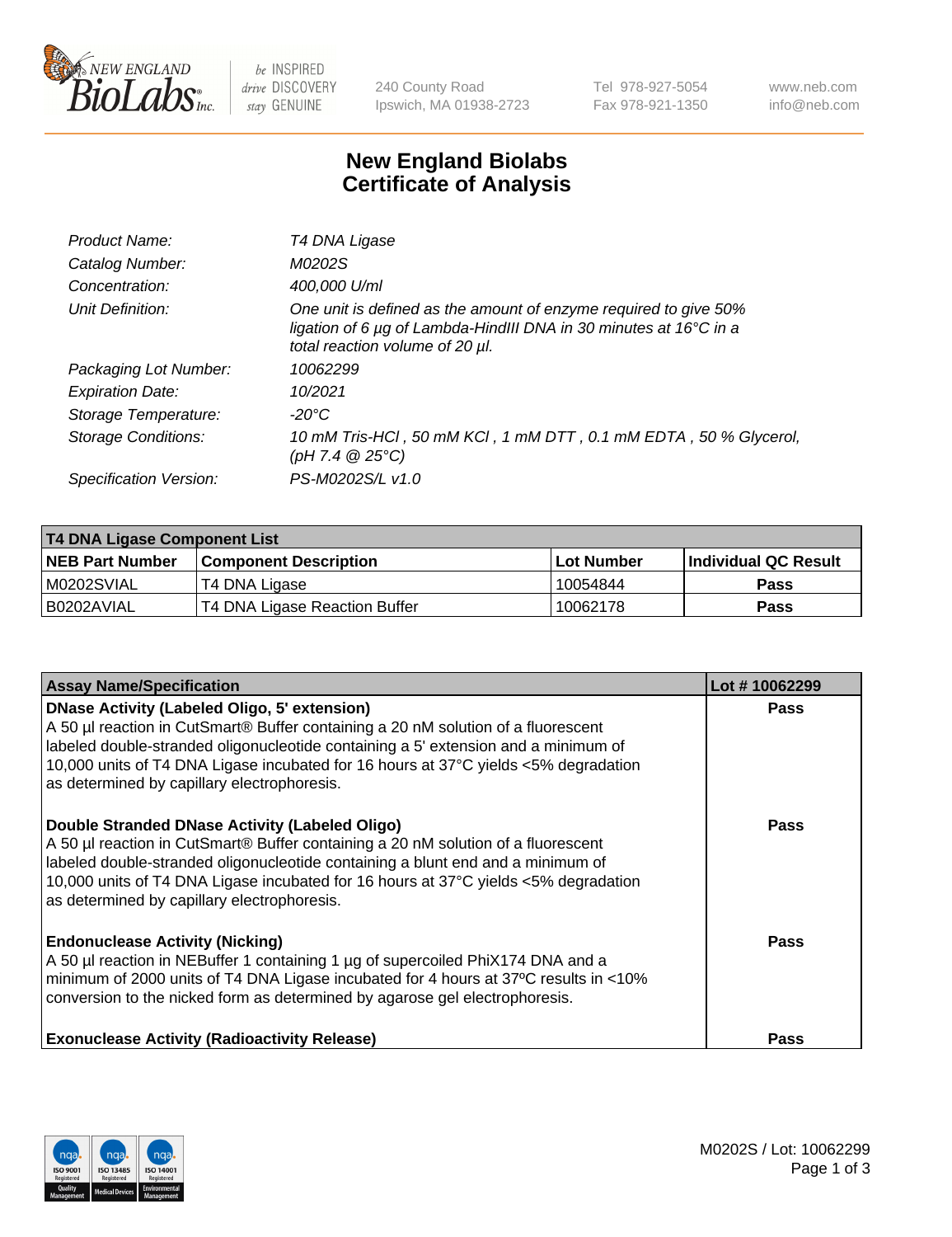

be INSPIRED drive DISCOVERY stay GENUINE

240 County Road Ipswich, MA 01938-2723 Tel 978-927-5054 Fax 978-921-1350

www.neb.com info@neb.com

| <b>Assay Name/Specification</b>                                                                                                                                                                                                                                                                                                                                                                                    | Lot #10062299 |
|--------------------------------------------------------------------------------------------------------------------------------------------------------------------------------------------------------------------------------------------------------------------------------------------------------------------------------------------------------------------------------------------------------------------|---------------|
| A 50 µl reaction in NEBuffer 1 containing 1 µg of a mixture of single and<br>double-stranded [3H] E. coli DNA and a minimum of 2000 units of T4 DNA Ligase<br>incubated for 4 hours at 37°C releases <0.1% of the total radioactivity.                                                                                                                                                                             |               |
| <b>DNase Activity (Labeled Oligo, 3' extension)</b><br>A 50 µl reaction in CutSmart® Buffer containing a 20 nM solution of a fluorescent<br>labeled double-stranded oligonucleotide containing a 3' extension and a minimum of<br>10,000 units of T4 DNA Ligase incubated for 16 hours at 37°C yields <5% degradation<br>as determined by capillary electrophoresis.                                               | <b>Pass</b>   |
| <b>Ligation and Recutting (Terminal Integrity, Digested DNA)</b><br>A 20 µl reaction in 1X T4 DNA Ligase Reaction Buffer containing 2 µg of Lambda<br>DNA-HindIII Digest and a minimum of 4000 units of T4 DNA Ligase incubated for 16<br>hours at 37°C results in >95% ligation of the DNA fragments as determined by agarose<br>gel electrophoresis. Of these ligated fragments, >95% can be recut with HindIII. | <b>Pass</b>   |
| <b>Non-Specific DNase Activity (16 Hour)</b><br>A 50 µl reaction in NEBuffer 1 containing 1 µg of CIP-treated Lambda-HindIII DNA and<br>a minimum of 2000 units of T4 DNA Ligase incubated for 16 hours at 37°C results in a<br>DNA pattern free of detectable nuclease degradation as determined by agarose gel<br>electrophoresis.                                                                               | <b>Pass</b>   |
| <b>Protein Concentration (A280)</b><br>The concentration of T4 DNA Ligase is 0.4 mg/ml +/- 10% as determined by UV<br>absorption at 280 nm. Protein concentration is determined by the Pace method using<br>the extinction coefficient of 57,675 and molecular weight of 55,292 daltons for T4<br>DNA Ligase (Pace, C.N. et al. (1995) Protein Sci., 4, 2411-2423).                                                | <b>Pass</b>   |
| <b>Protein Purity Assay (SDS-PAGE)</b><br>T4 DNA Ligase is ≥ 95% pure as determined by SDS-PAGE analysis using Coomassie Blue<br>detection.                                                                                                                                                                                                                                                                        | <b>Pass</b>   |
| qPCR DNA Contamination (E. coli Genomic)<br>A minimum of 2000 units of T4 DNA Ligase is screened for the presence of E. coli<br>genomic DNA using SYBR® Green qPCR with primers specific for the E. coli 16S rRNA<br>locus. Results are quantified using a standard curve generated from purified E. coli<br>genomic DNA. The measured level of E. coli genomic DNA contamination is $\leq 1$ E. coli<br>genome.   | <b>Pass</b>   |
| <b>RNase Activity (Extended Digestion)</b><br>A 10 µl reaction in NEBuffer 4 containing 40 ng of a 300 base single-stranded RNA<br>and a minimum of 1 µl of T4 DNA Ligase is incubated at 37°C. After incubation for 16<br>hours, >90% of the substrate RNA remains intact as determined by gel electrophoresis                                                                                                    | Pass          |